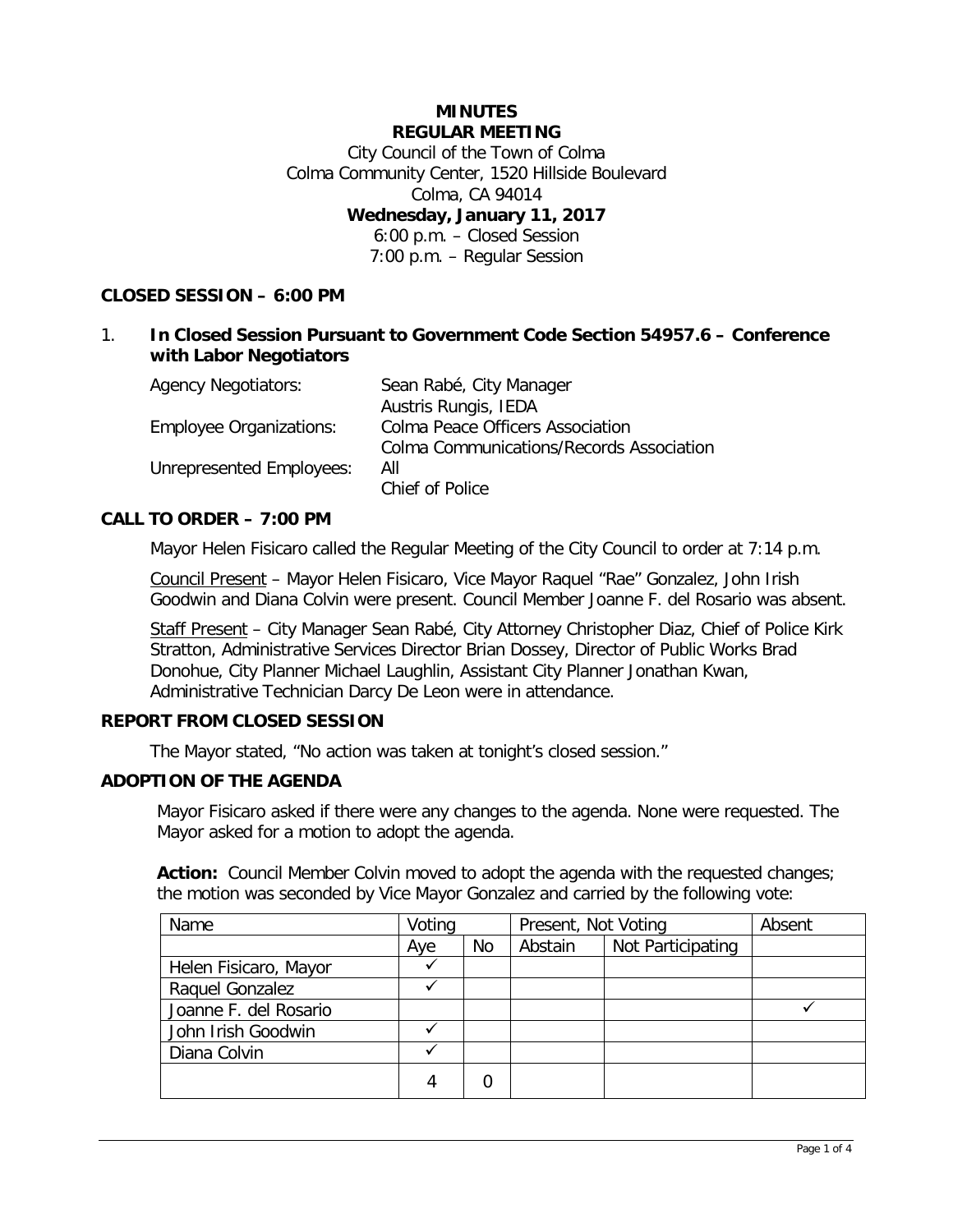## **PRESENTATION**

- City Planner Michael Laughlin presented new Assistant Planner Jonathan Kwan.
- **Mayor Helen Fisicaro, Administrative Services Director Brian Dossey, Monica Devincezi and** Mike Mahoney from Republic Services presented the Holiday Decorating Contest winners: Natale and Rose Marie Russo, Tom, Laura, Brendan and Sarah Walsh, Steven Eng and Betty Su from Woodlawn Cemetery.
- Jessica Mullin of San Mateo County presented Home For All.

### **PUBLIC COMMENTS**

Mayor Fisicaro opened the public comment period at 7:50 p.m. Alie Sobczak of HIP Housing presented their calendars to City Council and staff. The Mayor closed the public comment period at 7:56 p.m.

### **CONSENT CALENDAR**

- 2. Motion to Accept the Minutes from the December 13, 2016 Special Meeting.
- 3. Motion to Accept the Minutes from the December 14, 2016 Regular Meeting.
- 4. Motion to Approve Report of Checks Paid for December 2016.
- 5. Motion to Adopt an Ordinance Adding Colma Municipal Code Section 2.04.065 Regarding Dog Park Regulations (Second Reading).
- 6. Motion to Accept Informational Report on Recreation Department Programs, Activities, Events, and Trips for the Fourth Quarter of 2016.

**Action:** Council Member Colvin moved to approve the Consent Calendar items #2 through #6, the motion was seconded by Council Member Goodwin and carried by the following vote:

| Name                  | Voting |    | Present, Not Voting |                   | Absent |
|-----------------------|--------|----|---------------------|-------------------|--------|
|                       | Aye    | No | Abstain             | Not Participating |        |
| Helen Fisicaro, Mayor |        |    |                     |                   |        |
| Raquel Gonzalez       |        |    |                     |                   |        |
| Joanne F. del Rosario |        |    |                     |                   |        |
| John Irish Goodwin    |        |    |                     |                   |        |
| Diana Colvin          |        |    |                     |                   |        |
|                       | 4      |    |                     |                   |        |

#### **NEW BUSINESS**

## 7. **MEMORANDUM OF AGREEMENT WITH SMC FLOOD CONTROL DISTRICT**

Public Works Director Brad Donohue presented the staff report. Mayor Fisicaro opened the public comment period at 8:05 p.m. and seeing no one come forward to speak, she closed the comment period. Council discussion followed.

**Action:** Mayor Fisicaro moved to motion Approving Memorandum of Agreement with the San Mateo County Flood Control District for Maintenance of the Colma Creek Flood Control Channel; the motion was seconded by Council Member Colvin and carried by the following vote: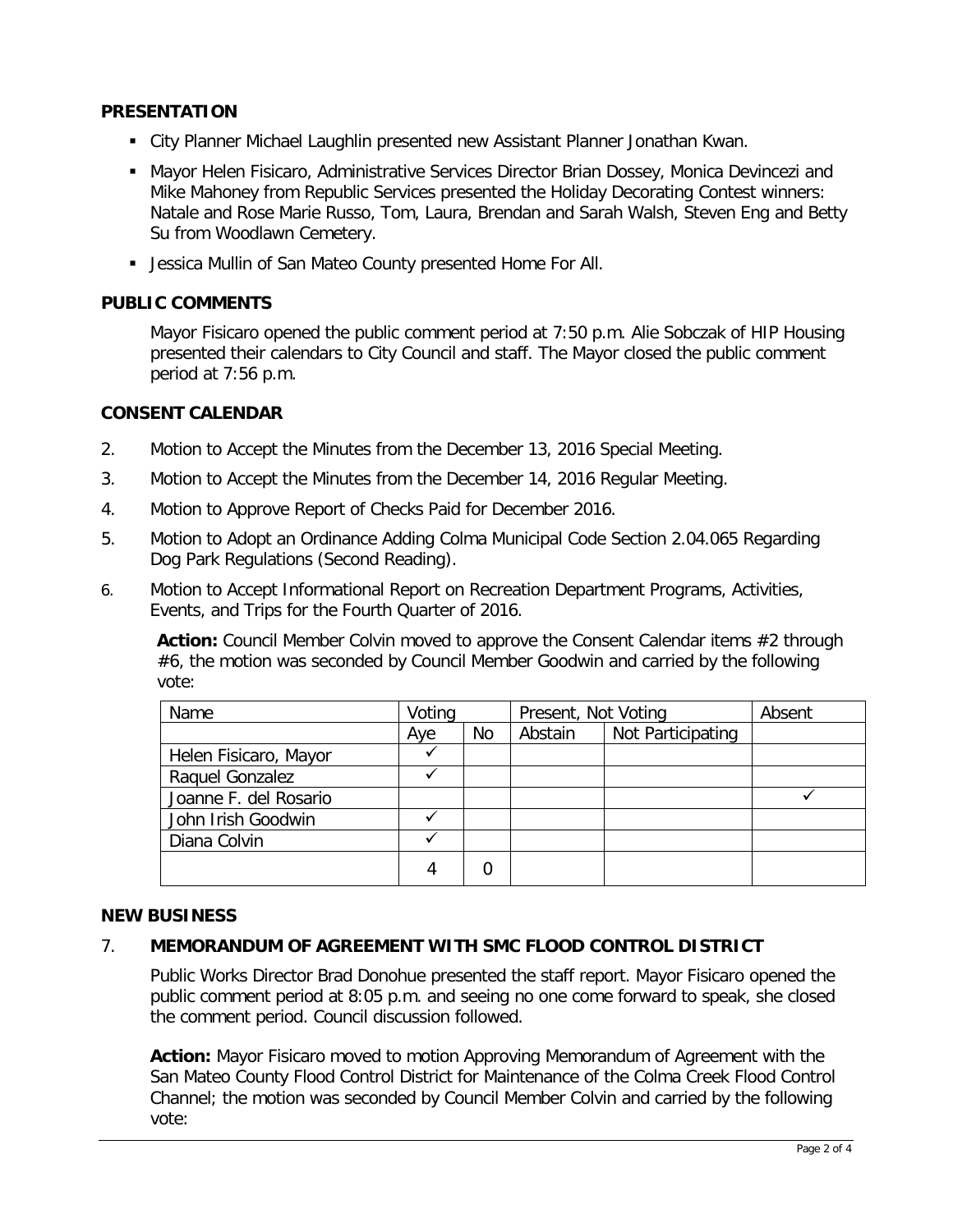| Name                  | Voting |    | Present, Not Voting |                   | Absent |
|-----------------------|--------|----|---------------------|-------------------|--------|
|                       | Aye    | No | Abstain             | Not Participating |        |
| Helen Fisicaro, Mayor |        |    |                     |                   |        |
| Raquel Gonzalez       |        |    |                     |                   |        |
| Joanne F. del Rosario |        |    |                     |                   |        |
| John Irish Goodwin    |        |    |                     |                   |        |
| Diana Colvin          |        |    |                     |                   |        |
|                       | 4      | 0  |                     |                   |        |

# 8. **ADULT HOLIDAY EVENT 2017**

Administrative Services Director Brian Dossey presented the staff report. Mayor Fisicaro opened the public comment period at 8:34 p.m. Resident Pat Hatfield made a comment. The Mayor closed the comment period at 8:36 p.m. Council discussion followed.

**Action:** Vice Mayor Gonzalez made a motion directing the City Manager to Plan and Coordinate an Adult Holiday Event at the South San Francisco Conference Center on December 9, 2017; to Set the Participation Fee for the Adult Holiday Party at \$15 for Adults and \$10 for Seniors and Disabled; and, to Plan and Coordinate the Annual Town Picnic for September 9, 2017; the motion was seconded by Council Member Colvin and carried by the following vote:

| Name                  | Voting |    | Present, Not Voting |                   | Absent |
|-----------------------|--------|----|---------------------|-------------------|--------|
|                       | Aye    | No | Abstain             | Not Participating |        |
| Helen Fisicaro, Mayor |        |    |                     |                   |        |
| Raquel Gonzalez       |        |    |                     |                   |        |
| Joanne F. del Rosario |        |    |                     |                   |        |
| John Irish Goodwin    |        |    |                     |                   |        |
| Diana Colvin          |        |    |                     |                   |        |
|                       | 4      | 0  |                     |                   |        |

## **COUNCIL CALENDARING**

The Regular City Council Meeting will be on Wednesday, January 25, 2017 and Wednesday, February 8, 2017 at 7:00 p.m.

#### **REPORTS**

City Manager Sean Rabé gave a report on the following topics:

- A few trees fell during the storm but no major incidents.
- **Officer Trask will be awarded Lion's Service Award in March.**
- City Clerk Caitlin Corley will be starting graduate studies at San Francisco State University in January.

### **ADJOURNMENT**

The meeting was adjourned by Mayor Fisicaro at 8:55 p.m. and closed in memory of Ceferina Malimban, resident and mother in law of Council Member del Rosario, and resident Mildred Christiano.